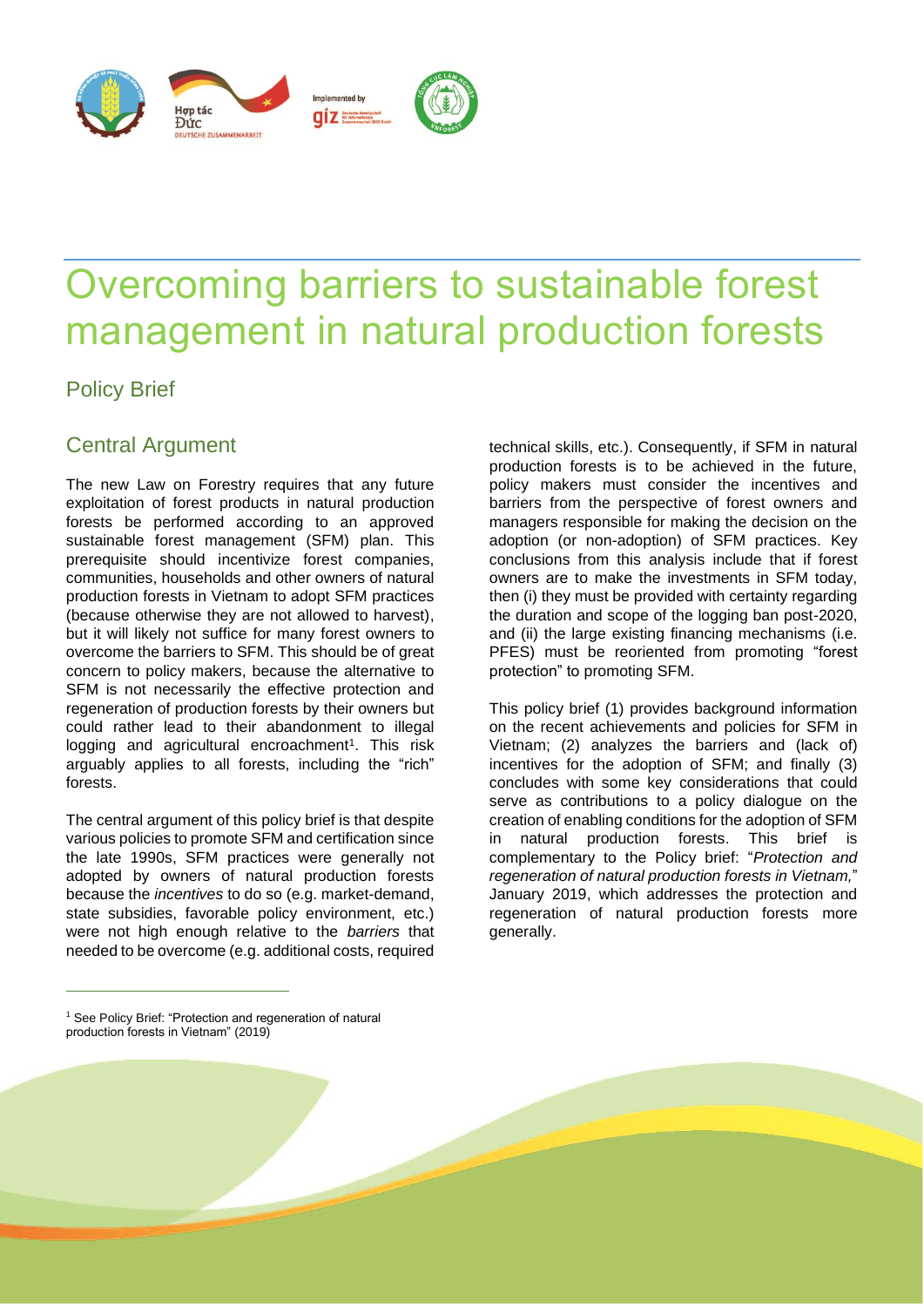### **Sustainable Forest Management**

According to new Law on Forestry (2017) sustainable forest management means "a method of forest management that meets protection and development needs without depleting the forest values; such method also enhances forest values, improves livelihood, protects the environment, and helps sustain national defense and security." Thus, the definition of SFM is broader than simply sustainable timber harvesting but includes any activity that addresses forest degradation and deforestation while increasing direct benefits to people and the environment<sup>2</sup>.

#### **Achievements in SFM**

It is not possible to say how much of Vietnam's natural production forests are managed sustainably (including, for example by traditional management regimes). However, there are few or no natural production forests that have formal SFM plans, except for the certified forests and areas covered by development projects. Of the roughly 3.9 million ha of natural production forests, only about 100,000 ha have ever been certified<sup>3</sup> (equivalent to ca. 2%). Moreover, this area is managed by only 5 of the more than 70 forest companies operating in natural forests (see Table 1). In sum, despite the policies and plans to promote SFM issued in the last two decades (see below), extremely few owners of natural production forests have actually adopted SFM.

| <b>Company (Province)</b>            | Year<br>certified | <b>Certified</b><br>area <sup>4</sup> |
|--------------------------------------|-------------------|---------------------------------------|
| Vinafor                              | 2013              | 17,549                                |
| Dak To (Kon Tum)                     | 2014              | 15,755                                |
| Truong Son/ Long Dai (Quang<br>Binh) | 2014              | 31,308                                |
| Dai Thanh (Dak Nong)                 | 2015              | 17,302                                |
| Huong Son (Ha Tinh)                  | 2016              | 19,708                                |

**Table 1:** Certified companies operating in natural production forests

*Note: Vinafor largely operates in plantations; its certified area of natural production forest was reduced to 1,303 ha in September 2018. The certification of Dak To was terminated in May 2018, presumably because it did not commission an annual audit in the context of the logging ban.*

The barriers to SFM and certification were significantly reduced for two of the first companies operating in natural production to be certified in 2014 through the support of the German Development Cooperation. In the following years, the exemption from the logging ban for companies with international SFM certification (a condition created in the brief period between 2015 – 2016) apparently created an incentive high enough

to overcome the prevailing barriers for the adoption of SFM and certification for an additional two forest companies in 2015 and 2016. With the expiration/renewal of certificates in 2018, the total area of certified natural forests was reduced by about 32,000 ha (Dak To and Vinafor).

**Table 2:** "Owners" of natural production forests (MARD 2017)

| <b>Forest owner</b>                   | <b>Natural forest</b><br>area (ha) |
|---------------------------------------|------------------------------------|
| Households                            | 1,409,911                          |
| Communities                           | $*1,048,765$                       |
| Commune People's Committees           | $*1,932,916$                       |
| Forest Companies (state-owned)        | 1,173,228                          |
| Foreign direct investment enterprises | 33,731                             |
| <b>Armed Forces</b>                   | 65.659                             |

*\* includes Protection Forests – share is unknown* 

## **Policies and measures for SFM**

The policy-makers at national level in Vietnam have been committed to SFM at least since the adoption of the Law on Forest Protection and Development in 2004. This commitment is reflected in a series of legal documents (see Table 3) and was reaffirmed in the new Law on Forestry adopted by the National Assembly in 2017. However, the specific targets for certification in natural production forests has steadily decreased in the national plans and strategies. In the latest Prime Minister Decision #1288 on SFM and Certification (October 2018) the certification of additional natural production forests is no longer an objective (the objective is only to maintain the area of certified natural production forests). The key legal documents are further described below:

*Law on Forestry (2017):* The new Law unequivocally strengthens Vietnam's commitment to SFM. Indeed, one of the "principles of forest management" as per the Law is that "forest owners shall conduct sustainable forest management" (Article 24). The Law requires forest owners – including households, individuals and communities – who organize exploitation of forest products in natural production forests to prepare and implement a "sustainable forest management plan approved by competent state authority" (cf. Articles 27 and 58). (Note: Protection and Special Use Forests must also be managed according to sustainable forest management plans).

*The National Forestry Development Strategy 2006 – 2020 (NFDS):* The large-scale adoption of sustainable forest management in production forests is an explicit objective of the NFDS. The goal in the NFDS was phrased in terms of area certified: 30% of natural production and plantation forests certified by 2020.

<sup>2</sup> http://www.fao.org/forestry/sfm/en/

<sup>&</sup>lt;sup>3</sup> All of the areas are certified by the Forest Stewardship Council (FSC); alternative standards are not yet being applied in Vietnam

<sup>4</sup> Includes mixed forests (natural & plantations). Source: [https://info.fsc.org.](https://info.fsc.org/) Status on 06.01.2019.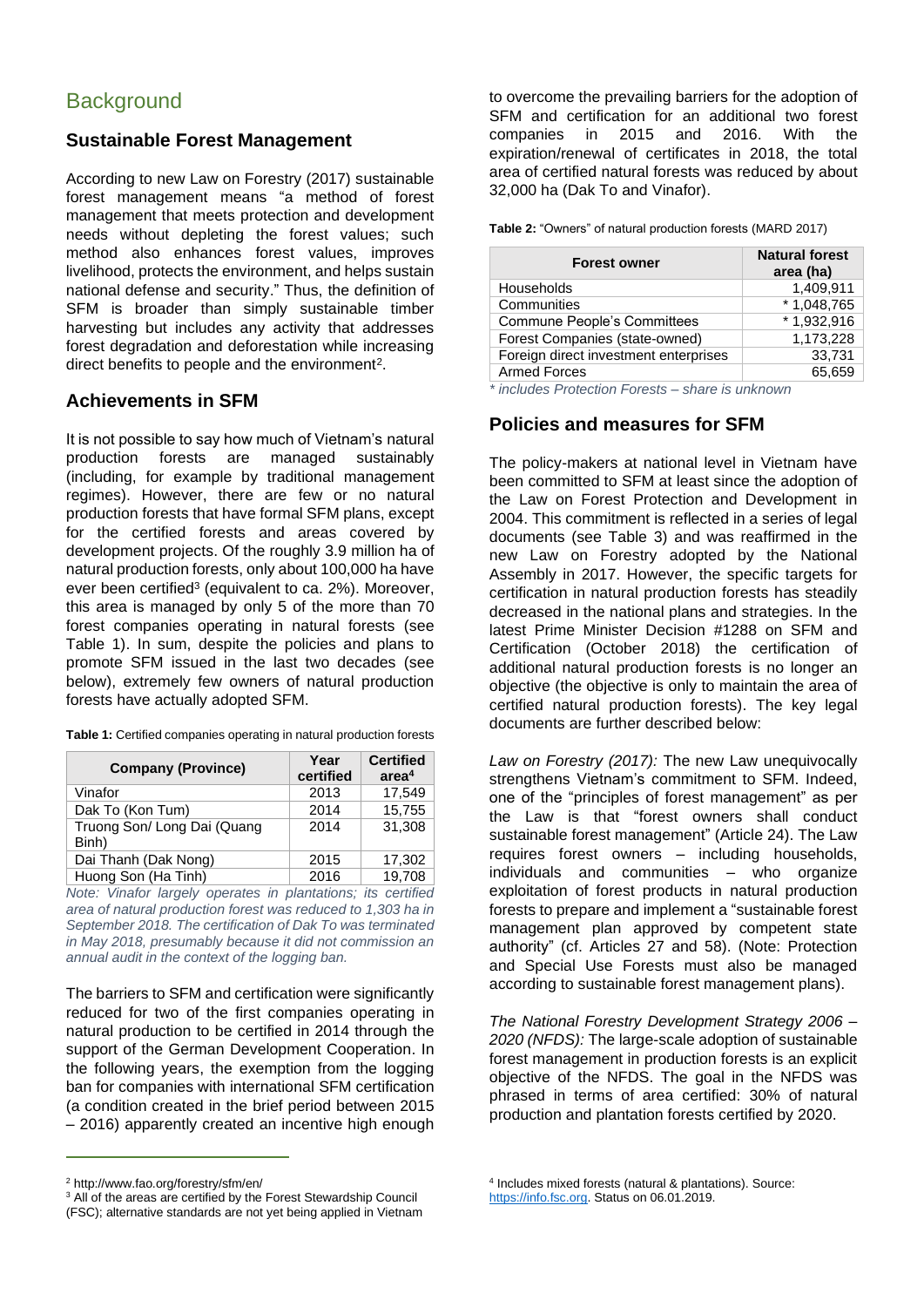*The Prime Minister Decision 2242<sup>5</sup> (December 2014):*  This Decision effectively makes SFM obligatory in natural production forests managed by companies by instating a logging-ban in natural forests with the *exception* of forests certified by international schemes (Note: exempt are also households for subsistence use). However, this Decision is only valid until 2020 and was later superseded by a nation-wide logging ban irrespective of certification status.

*The Prime Minister Decree 118<sup>6</sup> (December 2014):*  This Decree outlines the re-organization of forest companies into either "[timber] production and trade" or "public service provision" based on the quality of their forests. It also requires that natural forests intended for timber exploitation must have SFM plans and international SFM certificate. It is relevant to note that these companies according to the Decree are to be converted from one-member limited companies (i.e. wholly state owned) into multi-member limited liability companies. Perhaps this will afford them greater autonomy from the Provinces to pursue investments in SFM.

*The National SFM Action Plan 2016 - 2020<sup>7</sup> :* One of objectives of the Plan approved by MARD is for at least an additional 500,000 ha of forests to be certified by 2020, comprised of 150,000 ha natural forests and 350,000 ha of plantations (i.e. equivalent to ca. 7% of all production forests). The Plan focuses on capacity development measures, but arguably doesn't consider the incentives and barriers to SFM from the perspective of forests owners or managers who are making the decision on the adoption of SFM.

*The Vietnam SFM and Certification Scheme for 2016- 2020<sup>8</sup> :* This MARD Decision creates the basis for the development of a national certification scheme, which is expected to be recognized by PEFC. The Vietnam Academy of Forest Sciences (VAFS) was mandated to develop the scheme; the role is being taken over by the Department of Forest Production and Management. The Decision also proposes capacity development measures for SFM.

*Target Program for Sustainable Forest Development 2016-2020<sup>9</sup> :* In this Prime Minister Decision, the emphasis has apparently shifted from SFM in natural production forests to their restoration and regeneration. Only the certification of plantations

remains a true policy priority (with a goal of 100,000 ha per year).

*The Sustainable Forests Management and Certification Program 2018 – 2030<sup>10</sup>:* The objective of this Prime Minister Decision is the implementation of SFM in over 7 million ha of Protection, Special Use and Production forests. However, for natural production forests only the "maintenance" of existing certifications is listed as a specific target. The main measures include developing legal documents, developing SFM models, training and capacity building and establishing the national certification schemes.

*The SFM Standard Development Group (SDG):* In addition to these policies the multi-party SFM Standard Development Group chaired by VNForest and supported by development partners (notably SNV and GIZ) has set-out to develop a national SFM standard based on the FSC international generic indicators (IGIs). It is expected that the SDG standard will be endorsed by FSC in 2019. This standard will provide more clarity to forest owners on the SFM requirements for FSC certification in Vietnam.

**Table 3:** Key legal documents for SFM and certification

| <b>Legal Document</b>                                                                                       | Key targets and<br>measures                                                                         |
|-------------------------------------------------------------------------------------------------------------|-----------------------------------------------------------------------------------------------------|
| PM Decision 186/2006/QD-<br>TTg on forest management                                                        | The Prime Minister<br>determines the logging<br>quota                                               |
| PM Decision 18/2007/ OD-<br><b>TTg National Forestry</b><br>Development Strategy<br>2006 - 2020             | Target: 30% of production<br>forests certified by 2020                                              |
| Circular 87/2009/TT-<br><b>BNNPTNT</b> on the<br>harvesting design in natural<br>forests                    | Guideline for exploitation<br>intensity                                                             |
| Decree 61/2010/NĐ-CP on<br>policies to encourage<br>enterprises to invest in<br>agriculture and rural areas | Support for agriculture<br>and forestry, but not<br>specific to SFM                                 |
| PM Decision 66/2011/QD-<br>TTg on forest development<br>in $2007 - 2015$                                    | forest companies receive<br>financial support for SFM<br>and certification (100,000<br>VND/ha/year) |
| PM Decision 57/2012/QĐ-<br>TTg Forest Protection and<br>Development Plan 2011 -<br>2020                     | Target: restore 350k ha of<br>poor natural forests;<br>regenerate 0.8M ha of<br>natural forests     |

*Table continues on the next page.*

<sup>5</sup> Prime Minister Decision 2242/2014/ QĐ-TTg of December 2014 Approving the scheme for strengthening the management of exploitation of timber of natural forests for the period 2014-2020 <sup>6</sup> Prime Minister Decree No. 118/2014/NĐ-CP of December 2014, on restructuring, development and improvement of agriculture and

forestry companies <sup>7</sup> MARD Decision 2810/2015/QD-BNN-TCLN approving an action

plan to implement SFM for the period 2016-2020

<sup>8</sup> MARD Decision 83/2016/QD-BNN-TCLN Approving the Scheme of implementation of SFM and forest certification in the period 2016-2020

<sup>9</sup> Prime Minister Decision 886/2017/QĐ-TTg Approving the Target Program for Sustainable Forest Development 2016-2020 <sup>10</sup> Prime Minister Decision 1288/2018/QĐ-TTg Approval for sustainable forest management and certification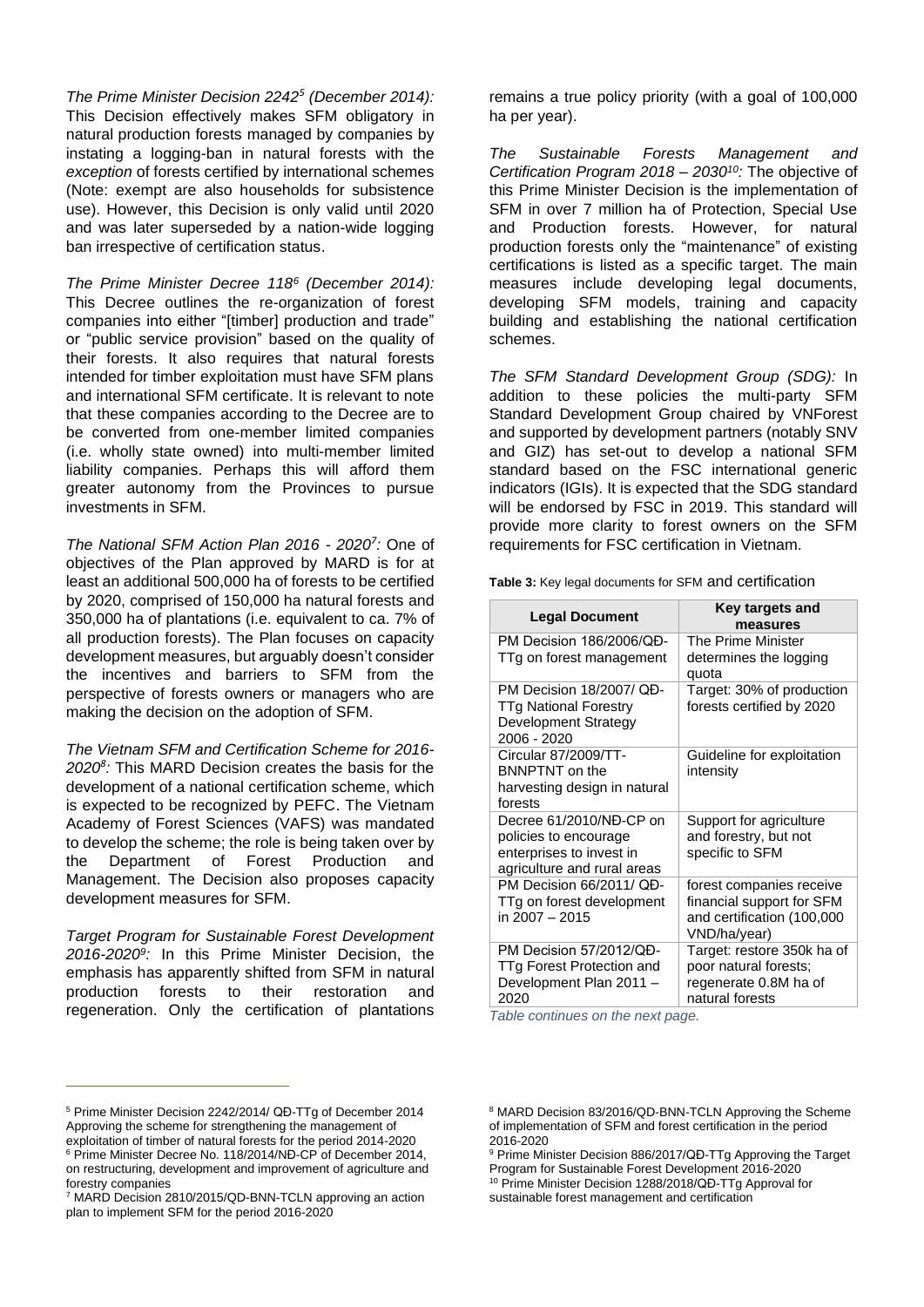| <b>Legal Document</b>                   | Key targets and measures     |
|-----------------------------------------|------------------------------|
| PM Decision 2242/2014/                  | Logging ban with exemption   |
| QĐ-TTg approving the                    | for households and certified |
| scheme for strengthening                | companies. Interim           |
| the management of                       | compensation payments of     |
| natural forest 2014 -2020               | 200,000 VND/ha/year for      |
|                                         | forest companies.            |
| Decree 118/2014/ NĐ-                    | Forest companies that do     |
| CP On Agriculture and                   | not meet minimum forest      |
| <b>Forestry Companies</b>               | quality to be reassigned     |
| classification, innovation,             | from timber "production" to  |
| development and                         | "service provision"          |
| improvement                             |                              |
| Circular 38/2014/TT-                    | Technical guidelines,        |
| <b>BNNPTNT</b> forest                   | generally in line with FSC   |
| management planning,                    | principles                   |
| harvesting, reduced                     |                              |
| impact logging, forest                  |                              |
| inventory                               |                              |
| <b>MARD Decision</b>                    | Objective: An additional     |
| 2810/2015/QD-BNN-                       | 150,000 of certified natural |
| <b>TCLN Forest</b>                      | production forests by 2020   |
| Management Action Plan<br>$2016 - 2020$ |                              |
| <b>MARD Decision</b>                    | Trainings and capacity       |
| 83/2016/QD-BNN-TCLN                     | building.                    |
| for the implementation of               | Development of a national    |
| sustainable forest                      | certification standard       |
| management and forest                   |                              |
| certification 2016-2020                 |                              |
| <b>PM Decision</b>                      | PAM 4.2.1 (e). Support       |
| 419/2017/QĐ-TTg                         | forest owners to access to   |
| <b>National REDD Action</b>             | advisory services in         |
| Plan                                    | developing and               |
|                                         | implementing SFM plan;       |
|                                         | Development of VN forest     |
|                                         | certification systems.       |
| <b>PM Decision</b>                      | Target: Restore 15% of       |
| 886/2017/QĐ-TTg Target                  | poor natural forest;         |
| Program for Sustainable                 | Regenerate natural forest    |
| <b>Forest Development</b>               | 360k ha/yr                   |
| 2016-2020                               |                              |
| <b>PM Decision</b>                      | Target: certification of 1 M |
| 1288/2018/QĐ-TTg on                     | ha of protection forests and |
| the Approval sustainable                | plantations by 2030. (No     |
| forests management and                  | target for certification of  |
| certification, 2018 - 2030              | natural production forests)  |

## Barriers and incentives for SFM

Despite the various legal documents, strategies and plans espoused by policy makers at national level to encourage sustainable management of natural production forests in recent years, Vietnam has fallen short of its objectives. Arguably these legal documents did not sufficiently address the barriers and incentives which forest owners and managers consider when they ultimately make a decision to adopt (or not to adopt) SFM practices and certification.

#### **Barriers**

Undoubtedly forest owners and managers faced high barriers discouraging them to adopt SFM. Some of the key barriers to SFM are listed below:

*Low forest quality and high production costs:* The natural production forests were already largely overexploited and degraded by the late 1990s following past decades of over-exploitation. As such, most of the forests provide relatively limited economic benefits to forest owners. This is compounded by high production costs: any remaining quality natural forests are generally located in areas that are difficult to access, including steep slopes. SFM requirements – including the prevention of environmental damages, worker health and safety, and resolution of conflicts over tenure (not to mention the auditing fees for SFM certification) – would bring additional costs to forest companies. As a result, forest owners have rarely applied SFM in natural production forests. The fact that households and communities have often been allocated poor or inaccessible forests with limited to no economic potential<sup>11</sup> further discouraged them from implementing SFM.

*Illegal logging:* Natural forests, including production forests, are not effectively protected against illegal logging. Any SFM plan would be challenged by the unknown amount of illegal logging in the forests, whether for household needs or the international market. Moreover, if a forest owners' resources are not secure then they are unlikely to invest in SFM*.* The reasons for the lack of effective protection of natural forests against illegal logging are complex, and include corruption, land use conflicts, and population pressures. The main mechanisms for forest protection – including forest rangers and protection contracts with communities – have arguably not been effective enough for the protection of natural forests from illegal logging.

*Lack of technical and managerial capacities:* The technical and managerial capacities to sustainably manage forests are very limited amongst forest owners, including forest companies – partly because the focus has traditionally been on reforestation and exploitation based on the quota systems. Households and communities also generally lack the expertise to develop and implement management plans. There are just a handful of individuals in Vietnam with practical experience on implementing SFM, including Reduced Impact Logging (RIL). Similarly, there are few people in Vietnam with the expertise to accompany the entire SFM certification process.

<sup>&</sup>lt;sup>11</sup> Pham Xuan Phuong, Doan Diem, Lê Khắc Côi, Le Hong Hanh, Tran Quang Bao, Nguyen Quoc Dzun, 2013. Review of the 10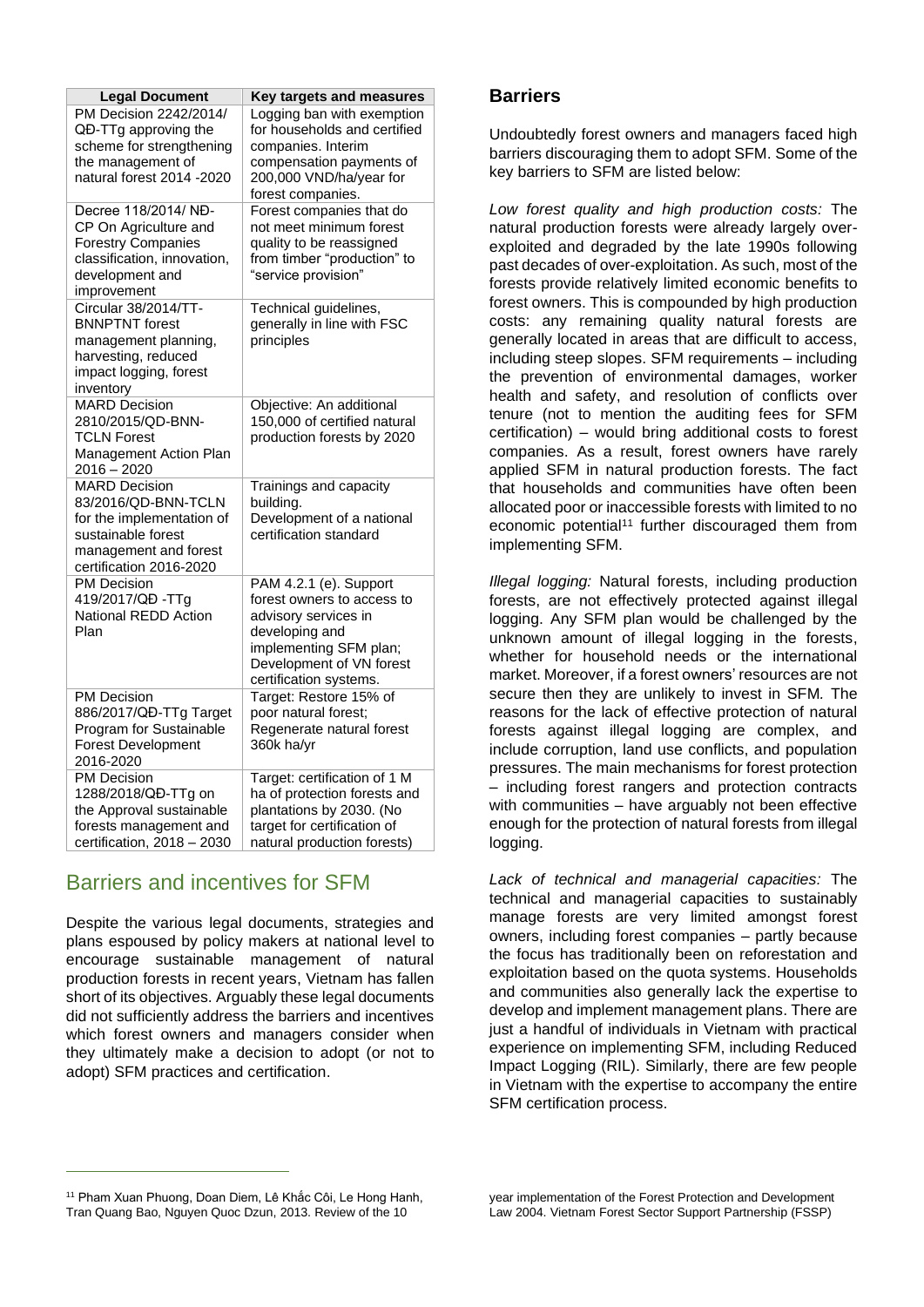*Specific barriers for households and communities:*  Households and village communities have been allocated > 2.4 million ha of natural forests, much of this is production forests (a small share is Protection Forests). However, often the distance to their allocated forests is too far for villagers to ensure adequate protection and management, and the forests that was allocated to them is of poor quality. Moreover, sustainable management of community forests depends on solid leadership and social cohesion at community level. Last but not least, households and communities also lack the financial resources needed to develop and implement SFM plans.

#### **Dis-incentives**

On the other hand, the incentives to adopt SFM practices also play a role in the decisions made by forest owners and managers. The following incentives – or rather dis-incentives – have characterized the decision-making environment.

*No market demand for SFM in natural forests:* The market for the timber from the natural production forests is located for the most part within Vietnam or within the region. This market is generally not concerned about the sustainability of the timber source. Indeed, there is no premium or greater market access for timber produced sustainably or certified. In other words, the market provides little incentives for the adoption of SFM practices for natural timber in Vietnam.

*Current policy and institutional uncertainties:* The uncertainty on whether the logging ban will be maintained after 2020 discourages forest companies from making the required investments in SFM and eventual certification. Moreover, the uncertainty regarding whether the requirement for international SFM certification will apply (as per the Prime Minister Decree 118 and Decision 2422) or not also reduces the motivation for companies to seek certification. Similarly, the incompleteness of the reorganization of state-owned forest companies according to Decree 118 leaves these companies in limbo.

*Lack of authority of forest company managers:*  Currently forest companies are required to operate in accordance with regulations for enterprises, but at the same time the companies have only a limited degree of freedom on decisions regarding harvesting, replanting, reinvestment of timber revenues, etc. Indeed, forest companies must seek authorization from provincial authorities for many operational decisions, and the logging volume is even set annually by the Prime Minister. In sum, forest company managers have hardly had the authority to develop and implement SFM plans.

*Short time-horizons of forest company plans and managers:* The current practice of operating forest companies within 5-year planning-cycles (rather than 20-35 year harvesting cycles), and the appointment of managers for 5 year intervals, arguably do not contribute to incentivize the adoption of sustainable management approaches<sup>12</sup>. Perhaps the ownership and management structures of forest companies do not promote sustainable business practices; this would explain the continued use of the quota system.

*High Taxes and loan costs:* Additional disincentives to invest in sustainable management of natural forests include the high costs of loans and taxes. The taxation systems require forest owners to pay a natural resource tax of 10 - 35% for harvested natural timber products (depending on the province). Furthermore, high interest rates on loans (of up to 11%), and the lack of loan products that match the long payback periods characteristic for forest management ( > 20 years), further hinder long term investments in forestry.

*Lack of financial support for sustainable management:* There is arguably also a lack of financial support for SFM. Decision 66/2011/QD-TTG entitles certified forest companies to receive 100,000 VND/ha/year of financial support for certified forests, but this has often not been applied due to a lack of guidance on how to access the funds<sup>13</sup>. More importantly, the fact that PFES is not designed to promote SFM (or provide compensation for efforts) is arguably a major lost opportunity to advance the Government's goals.

*Land use conflicts*: Land use rights for forest companies were often issued decades ago in areas traditionally used by local communities. This has sometimes led to land use conflicts between forest companies and local communities over tenure and access rights. Some land use related conflicts are also caused by the more recent land allocation processes and the inconsistencies in the authority over the forest allocation process between PPCs and DPCs (for allocation to forest companies and households respectively)<sup>14</sup>. In the context of land use conflicts and ongoing land allocations to households, forest companies are further discouraged to invest in SFM.

<sup>12</sup> Idem (Pham et. al, 2013)

 $13$  Idem (Pham et. al, 2013)

<sup>14</sup> Gebert, Rita 2012. Social Safeguards and REDD+ Readiness: Frameworks and Gaps in Quang Binh Province. For GIZ.